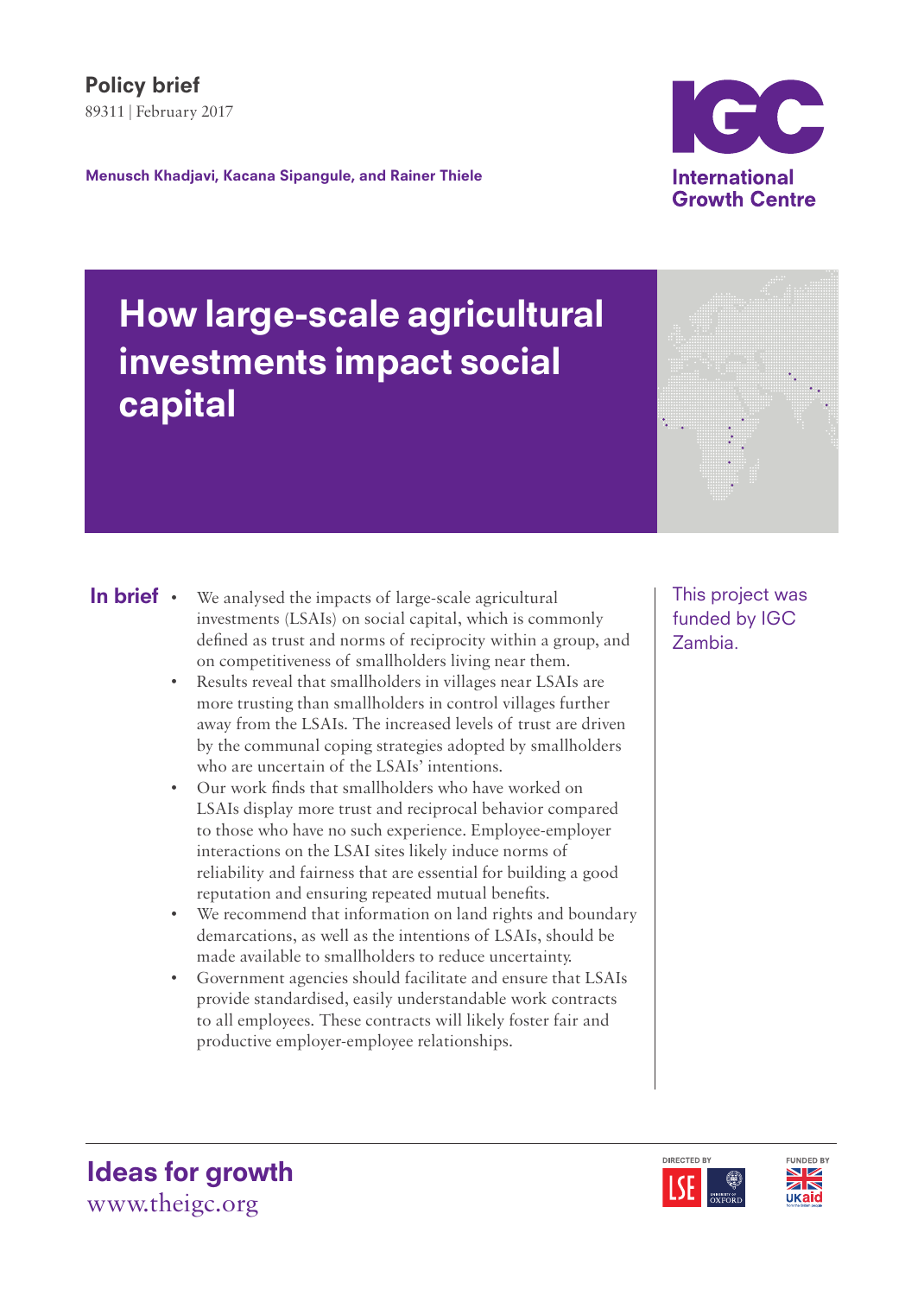# Policy Context

Following the recent global food and fuel crises, Zambia has been among the top recipient countries of agricultural investments. The current National Agricultural Policy (2004-2015) pursued by the government of Zambia welcomes these investments. Investment-friendly policies are based on the premise that the promotion of large-scale agriculture will lead to positive synergies for rural smallholders and agro-processing industries. Proponents of large-scale agricultural investments (LSAIs) argue that LSAIs provide previously unavailable employment and off-farm income opportunities that will result in even greater benefits. However, some civil society organizations and scholars are more skeptical. They argue that LSAIs can have adverse environmental impacts and can lead to smallholder displacement, land expropriation, and worker exploitation. Beyond physically observable measures such as productivity and employment, increased market exposure – brought on by the arrival of LSAIs – also affects competitiveness, communal organisation, and social capital (Bowles, 1998). However, no studies have addressed changes in smallholders' social capital and competitiveness that may arise from the setup of LSAIs. Our study (Khadjavi et al., 2016) is the first to do so.

## Channels through which LSAIs might affect social capital

Since LSAIs operate in a more profit-seeking and market-oriented manner than smallholders, we expected that smallholders' social capital and preferences may be affected in the following ways:

| Individualism   | If smallholders observe the way LSAIs put the<br>neighboring land into more intensive use, it changes<br>how they value their land and causes them to become<br>more individualistic and profit-seeking, thereby feeling<br>less attached to their communities.                              |
|-----------------|----------------------------------------------------------------------------------------------------------------------------------------------------------------------------------------------------------------------------------------------------------------------------------------------|
| Communal coping | The establishment of LSAIs may cause uncertainty<br>among smallholders. A given community will band<br>together as they consider ways of dealing with the<br>new entrant.                                                                                                                    |
| Reputation      | Interactions with LSAIs through employment or<br>contract farming arrangements leads smallholders<br>to adopt traits such as reliability, fairness, and a good<br>reputation that are vital for repeated mutual benefits<br>in formal markets (Arrow, 1972; Hirschman, 1982).                |
| Competitiveness | The willingness to compete is greater in<br>individualistic societies as opposed to collectivistic<br>societies (Leibbrandt et al., $2013$ ). If the exposure<br>to LSAIs increases smallholders' individualism and<br>commercialization, this motivates them to become<br>more competitive. |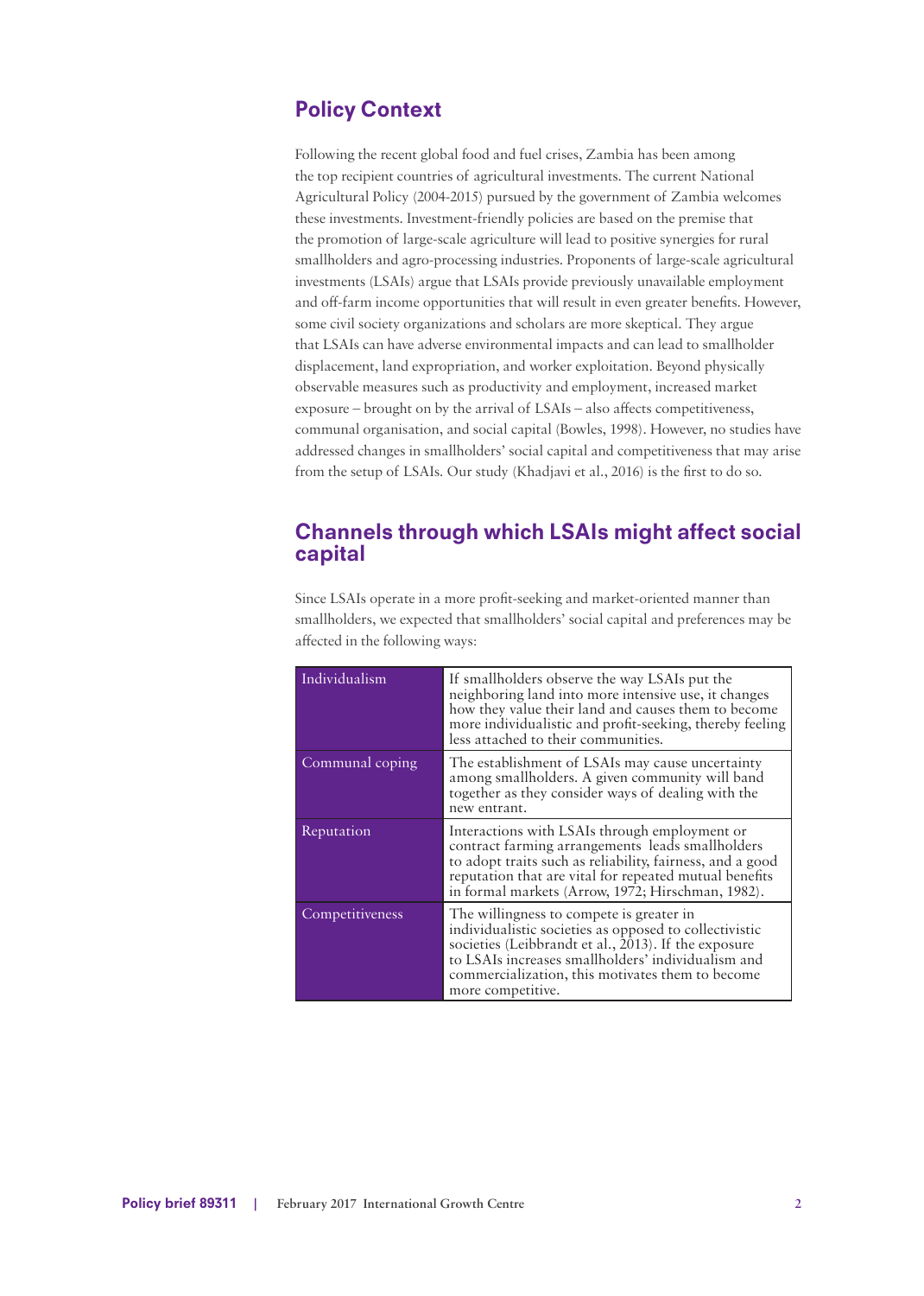# Study Implementation

We employed experimental economic methods to elicit social capital and competitiveness of smallholders living near two LSAIs in Mumbwa and Mkushi districts, Zambia. We conducted the field work from mid-August to the end of September 2015 with a follow up visit in July 2016. The LSAI in Mumbwa is leased by Amatheon Agri and cultivates a tenth of its 30,000 hectare farm. The LSAI in Mkushi, which is operated by Chobe Agrivision, is an agglomeration of six different farms that cover an area of more than 4,000 hectares. Our choice of these two investment sites was based on their representativeness, their proximity to Lusaka and to main roads.

Based on village lists and maps obtained from the Central Statistical Office, we randomly selected 29 villages, out of which 15 are located in Mkushi and 14 in Mumbwa. Within each district, we visited villages in a 15 kilometre radius of the LSAIs and control villages that lie in a 50 to 70 kilometre radius. This resulted in a sample size of 932 participants.



#### Figure 2: Randomly selected villages in the Mumbwa region

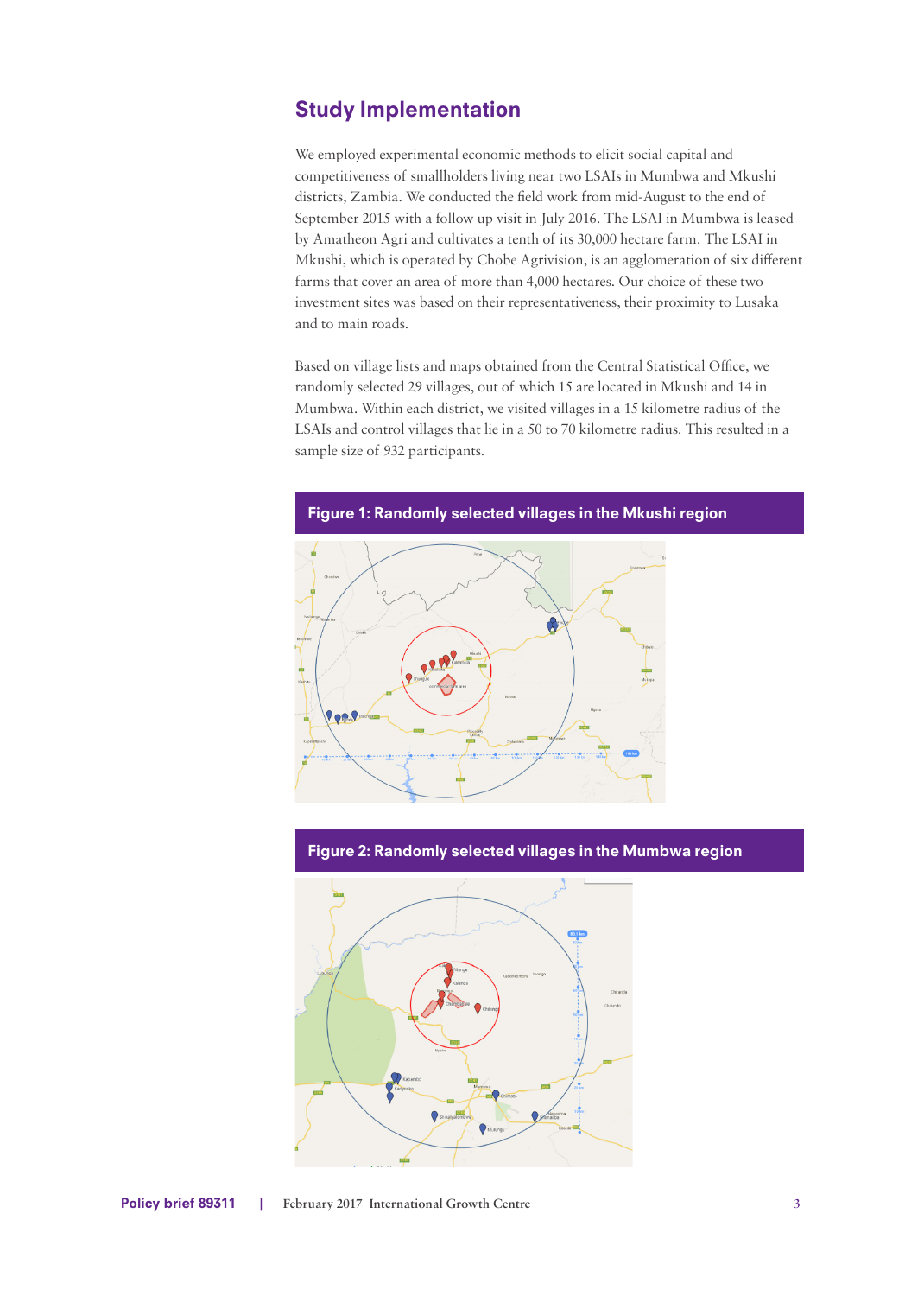In each village, a minimum of 20 smallholders over the age of 16 participated in an incentivised social dilemma game (Clark and Sefton, 2001). This game was designed in a graphical and easy-to-understand manner that was accessible to literate and illiterate participants alike. It is an established measure of social capital.

As a way of validating the social dilemma game, we gifted each village with a community solar power system in August/September 2015. We left the panels under the authority of the respective village heads who publicly announced that the systems would be shared among community members. In July 2016, we paid unannounced visits to the villages to check whether the solar systems had been used as promised. Equitable governance of public goods is commonly used as a proxy for social capital in studies.

The willingness to compete was elicited through the use of a simple and unfamiliar competition game that required study participants to make a decision on whether to compete or not. This decision and the success in the competition game determined the monetary payments (Gneezy et al., 2009). As a robustness check – and after receiving custodian permission – we ran the same incentivised competition game with 401 children (age 5 to 15) who could win marbles which could be exchanged for toys and books.

The average payment for participation and decisions in all games was 119.72 Zambian Kwacha per person (13.30 USD at the time of the study). This payment is greater than the weekly earnings of most Zambian smallholders and participants took the games very seriously. The experiments were complemented with a survey that collected information on the participants' socio-economic characteristics as well as friendship and financial networks.

# Key findings

## Social capital

- Smallholders in villages near the LSAIs have significantly higher levels of intravillage trust than those further away.
- Smallholders who worked on LSAIs exhibit significantly greater levels of trust and reciprocity than those who have never worked on an LSAI before.
- Smallholders living in villages next to LSAIs used the solar power systems (public goods) in a more equitable manner than those further away.

### **Competitiveness**

- Smallholders in villages near the LSAIs are significantly more competitive than those further away.
- Children in villages near the LSAIs behaved significantly more competitively than children in villages that are further away.
- Females in villages near the LSAIs, both adults and children, show greater competitiveness than those in villages further away. The commonly observed gender gap in competitiveness thereby closed completely in villages near the LSAIs.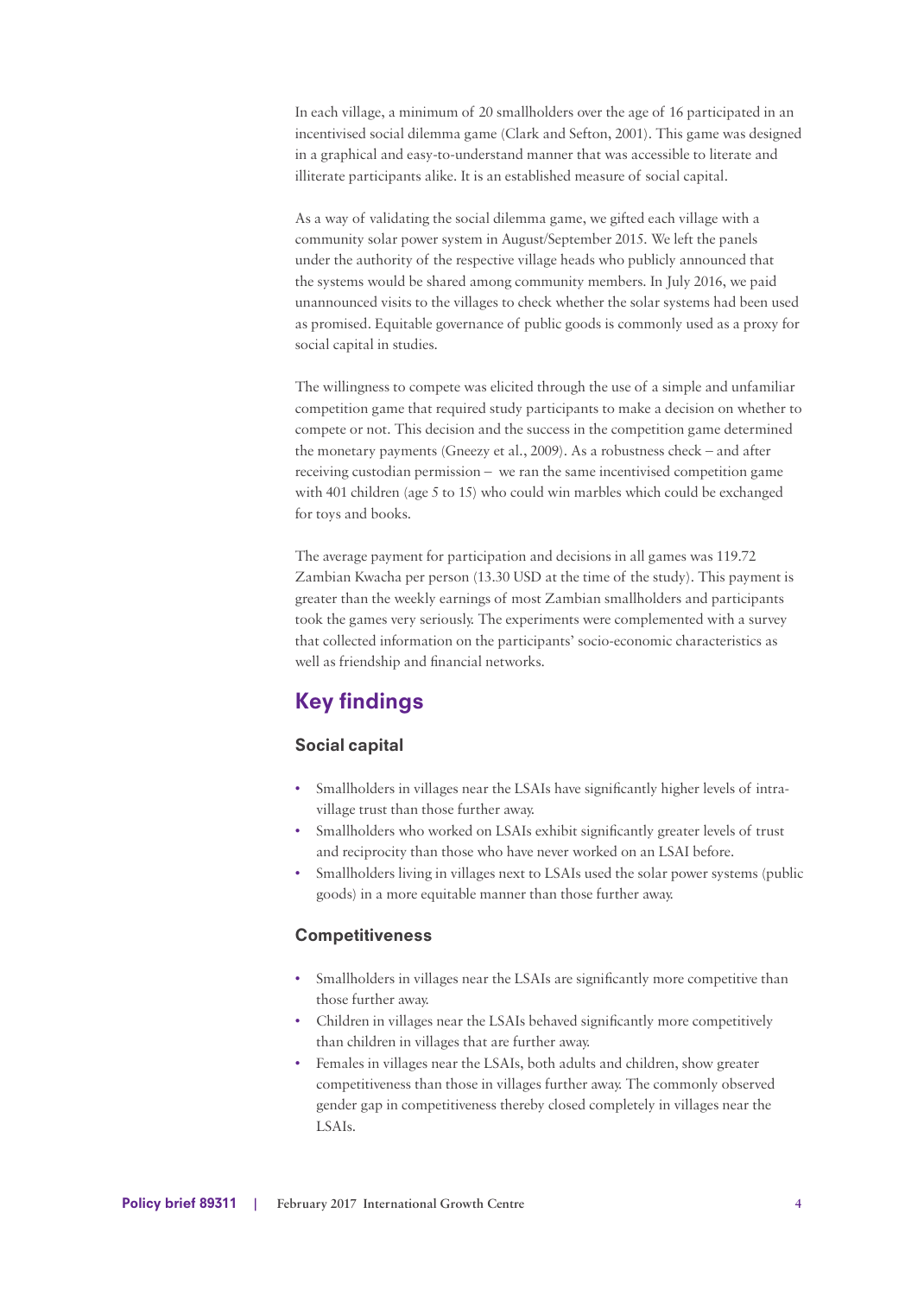## Recommendations

The results of this study confirm the need to consider taking a more holistic approach towards analysing the impacts of LSAIs on surrounding communities. Our finding – that smallholders who live near LSAIs exhibit greater trust, reciprocity, and competitiveness – provides quantitative evidence for externalities from LSAIs. Qualitative interviews confirm that communal coping drives one part of our results. Uncertainty causes smallholders in the villages next to LSAIs to increase the frequency of meetings and to band together. Based on this, we recommend the following:

**1. Smallholders should be provided with official, reliable and written information on their land rights and boundary demarcations before the LSAI is established.**

This will reduce smallholders' uncertainty when a LSAI is established in their vicinity. The presence of a LSAI may still lead smallholders to jointly discuss how to deal with the investor; however, increased transparency will reduce their need to band together out of adversity or uncertainty.

**2. Legally recognised titles should be provided to smallholders who live in the proximity of LSAIs.**

Smallholders' uncertainty can be reduced further through the provision of legally recognised customary titles. Currently, obtaining a title is only possible for state land. Converting customary land to state land is a very expensive and a complicated process that many smallholders cannot afford. For instance, less than 10% of smallholders in our study hold land titles. Reducing the costs of obtaining titles for smallholders will increase their tenure security and will reduce uncertainty that is associated with the establishment of LSAIs.

In addition, there is evidence that reputation building drives another part of our results. Reputation building helps LSAI workers increase their chances of permanent employment and workplace promotion. We find that smallholders who have worked on the farm tend to internalise norms of cooperation. Since the effects of direct interactions with LSAIs persist even when the LSAI employees return to their communities, we can confirm a positive externality on social capital in village communities.

**3. All employment offered by all LSAIs should be based on a standardised and universal written work contract for each employee.**

Work contracts need to contain all important information regarding the employment (wage per time period, number of daily hours, etc.) in a comprehensible manner. Both parties have to receive a signed copy of the contract. Such a regulation is easy to implement, easy to monitor, and profits those LSAIs which already use recognised employment and contract standards. The regulation ensures fair treatment of all smallholders who work on LSAIs. Written and dependable work contracts will reinforce reliability of the employer-employee relationship, create attitudes of trust and positive reputation building and thereby enhance productivity and welfare.